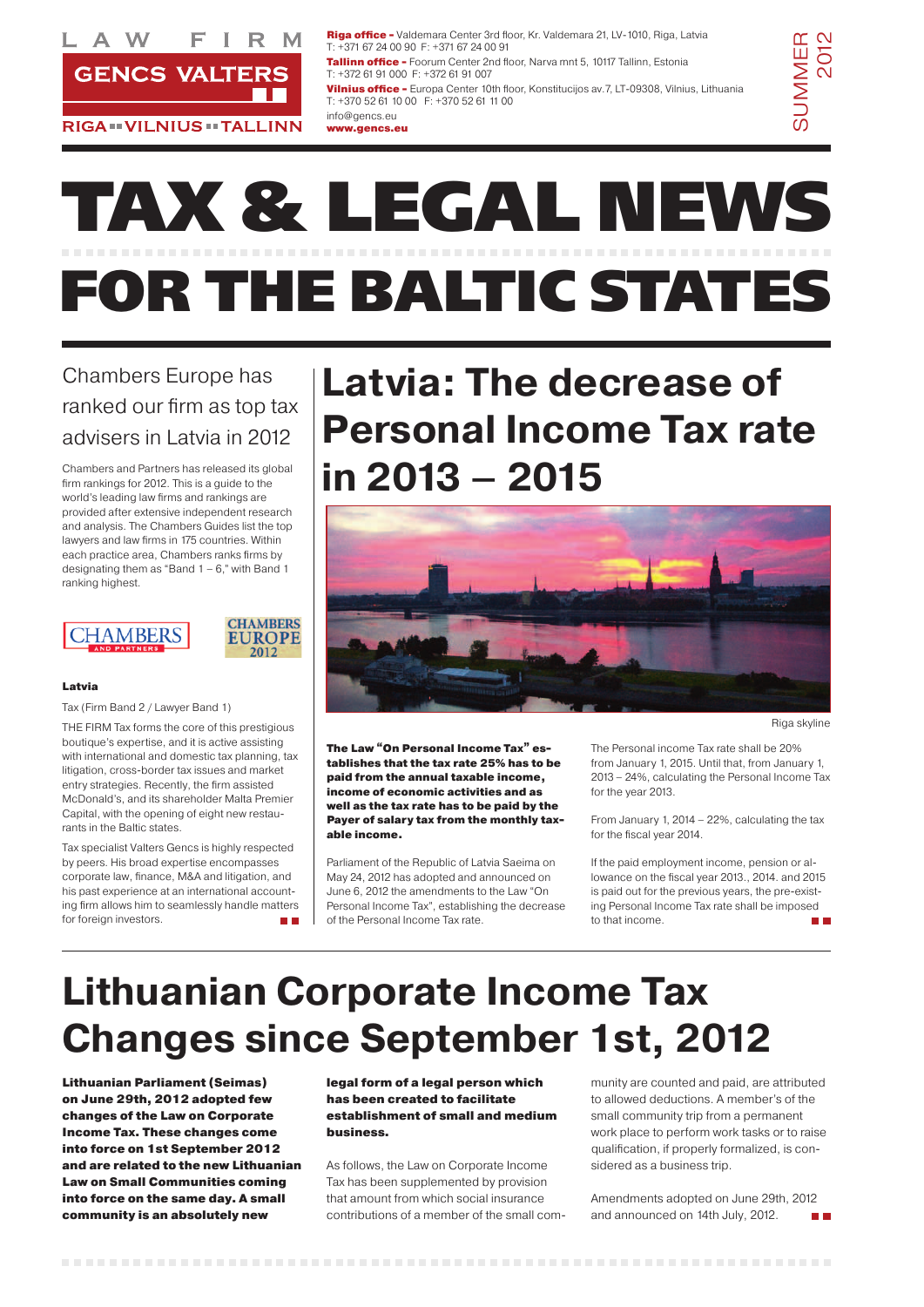Previously when a person was applying for a residence permit as a member of a board, the permission from the Estonian Unemployment Fund was not necessary, it was also not necessary to meet the salary criterion of an alien.

Starting from 01.07.2012, these requirements only apply if a person is applying as a board member of a legal person governed by public law. If a person is applying as a board member of a legal person governed by private law, the permission from the Estonian Unemployment Fund is still not necessary, but the person must meet the salary criterion that is at least equal to the latest annual average wages in Estonia published by Statistics Estonia, multiplied by the coefficient 1.24. As of right now, the sum is 1050 EUR.

 $\blacksquare$  an alien is holding shares of a company or is acting as a sole proprietor;

company or sole proprietor is registered in Estonian Commercial register;

There are new requirements when applying as member of the board of a legal person governed by private law :

■ alien has sufficent monetary resources for engaging in business in Estonia.



1) the legal person governed by private law must have been registered in the Estonian Commercial register at least 5 months previous to filing the application for a residence permit;

2) the legal person governed by private law must have had an actual business in Estonia at least for 5 months previous to filing the application for a residence permit;

3) the settlement of an applicant is significatly important to attainment of the object of the legal person.

#### Changes to residence permit for business:

1) residence permit may be granted if:

 $\blacksquare$  the company has been registered in Estonia at least 4 months prior the submission of an application for residence permit;

 $\blacksquare$  the company has conducted business activities in Estonia at least during the last 4 months;

 $\blacksquare$  the person is staying in Estonia legally on the basis of visa-free stay or visa in connection with the activities of the company.

■ The description of business plan must be submitted either in Estonian or English language. ■ ■

2) new requirements for sums needed to be invested before applying for a residence permit:

#### 65 000 EUR for a company

■ 16 000 EUR for a sole proprietor

2.3. equity capital, subordinated liability, the sum of fixed assets are counted in the sum that needs to be invested.

3) extention of residence permit in case of a company: 1 year after receiving residence permit for business the following conditions might be filled instead of requirement of 65 000 EUR:

> draft the transfer of property located in Estonia shall be charged of income tax at the moment of gain for common investment funds established both in Estonia and abroad. Ministry of Economic Affairs and Communications have approved the draft on July 5th, the remaining ministries have yet not made their decision. The changes are planned to enter into force on January 1st, 2013. **The Co**

#### 

3.1. company's sales revenue is at least 200 000 EUR per year or

3.2. the paid social tax (33%) is at least 5 times the social tax paid for the avarage salary in Estonia (currently the average salary is 847 EUR before taxes).

4) an alien holding the residence permit for business may work as a member of the board without fee if at least one other legal person governed by private law is meeting the salary requirements of an alien and paying salary to the alien in the sum of at least 1050 EUR per month.

5) application for residence permit for business may be submitted in Estonia, provided that the following conditions are fulfilled:

### **Changes to immigration and granting residence permits in Estonia**

Ministry of Finance has sent a new draft of changing the Income Tax Act for approval in other ministries. The purpose of the change is to eliminate the unequal treatment of common investment funds established in Estonia and abroad (non-residents). As of now the common investmend fund established in Estonia is not regarded as a tax payer unlike non-residents in some cases. The draft offers a solution for unifying the tax treatment of income on real estate for investment funds. Currently non-resident is charged of income tax on the moment of gains derived from a transfer of property located in Estonia. Common investment fund established in Estonia executing the same transfer is charged of income tax at a later moment when the shareholder has recieved income. According to the

### **Change of taxation regarding common investment funds in Estonia**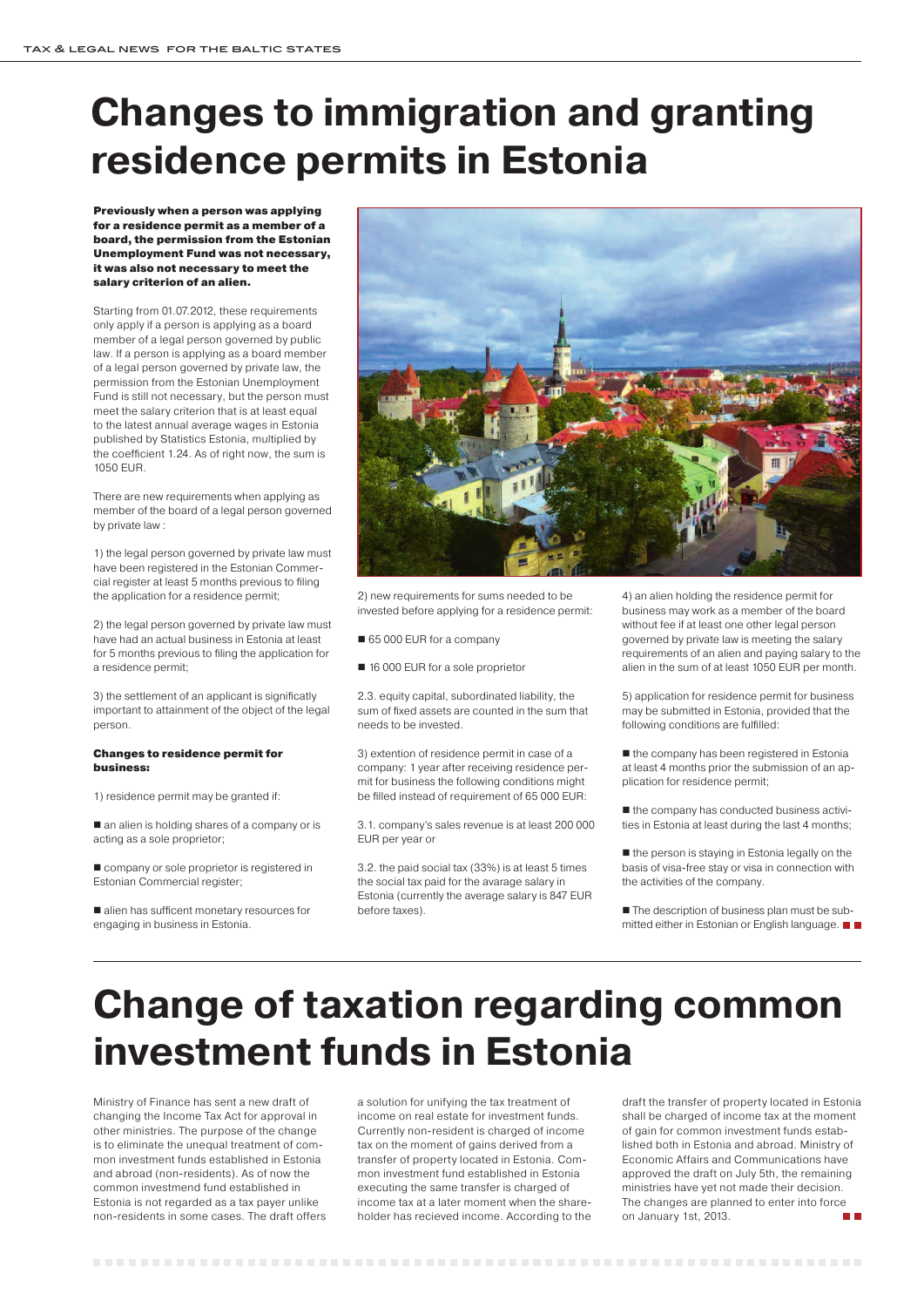Vilnius Regional Court by the 28th June judgment withdrew a claim of bank's "Snoras" new shares emission buyers, whereby investors asked the court to refund money paid to the bank account with the intention to acquiring shares of the bank "Snoras". Bank "Snoras" intended to increase the authorized capital using also this money by issuing the new 110.079.615 EUR shares emission. However, the Lithuanian Central bank did not give a permission to increase the authorized capital and, moreover, canceled bank's "Snoras" license in November 2011. In December 2011 the bankruptcy case for "Snoras" was started by the Vilnius Regional Court judgment.

Vilnius Regional Court in the 28th June judgment stated that property rights to the money paid by new shares emission buyers passed to the bank "Snoras" since this money appeared in the bank account. The argument that investors paid money and did not acquire shares was not sufficient for the court to satisfy the claim. Notwithstanding, the court suggested investors claiming their money in the "Snoras" bankruptcy case together with the rest of creditors.

This judgment is not final and binding and it can be appealed for the Lithuanian Court of Appeal in 30 days. Investors disappointed by the court judgment are likely to appeal it.



Starting from 2012, general VAT rate of 21 % is again applied for the hotel services and special settlement services (for the period from 1 Jan 2011 to 31 Dec 2011 there was a preferred VAT rate of 9% applied). **The Co** 

### **Lithuania: Claim to Refund Money Paid for Invalid Shares Emission of Bank "Snoras" Withdrawn**

## **VAT changes in Lithuania in 2012**

Our office in Vilnius is located in Europa Center bulding on 10<sup>th</sup> floor along with the American Chamber of Commerce.

Since 2012 the company has the obligation to register as a VAT payer in Lithuania if its turnover per year is more than 45.000 EUR (instead of 29.000 EUR, which was before the year 2012). It is expected that this amendment will be the incentive to start the small business. " Turnover per year" means only the turnover received from the selling goods and supplying ser vices in the country's territory (before these changes all the turnover including sales and ser vices outside the country's territory were taken into account).

Moreover, in case the turnover per year of the person / legal person who is not registered as VAT payer exceeds 45.000 EUR, the VAT shall be calculated and paid not only from the part exceeding this amount, but from all the transaction's value which was the reason of exceeding the limit.





For one year the preference VAT rate for the heating as well as for a hot water (9%) and for recoverable pharmaceuticals (5%) was prolonged. General VAT rate in Lithuania remains 21%.

For one year the preference VAT rate for the heating as well as for a hot water (9%) and for recoverable pharmaceuticals (5%) was prolonged. General VAT rate in Lithuania remains 21%.